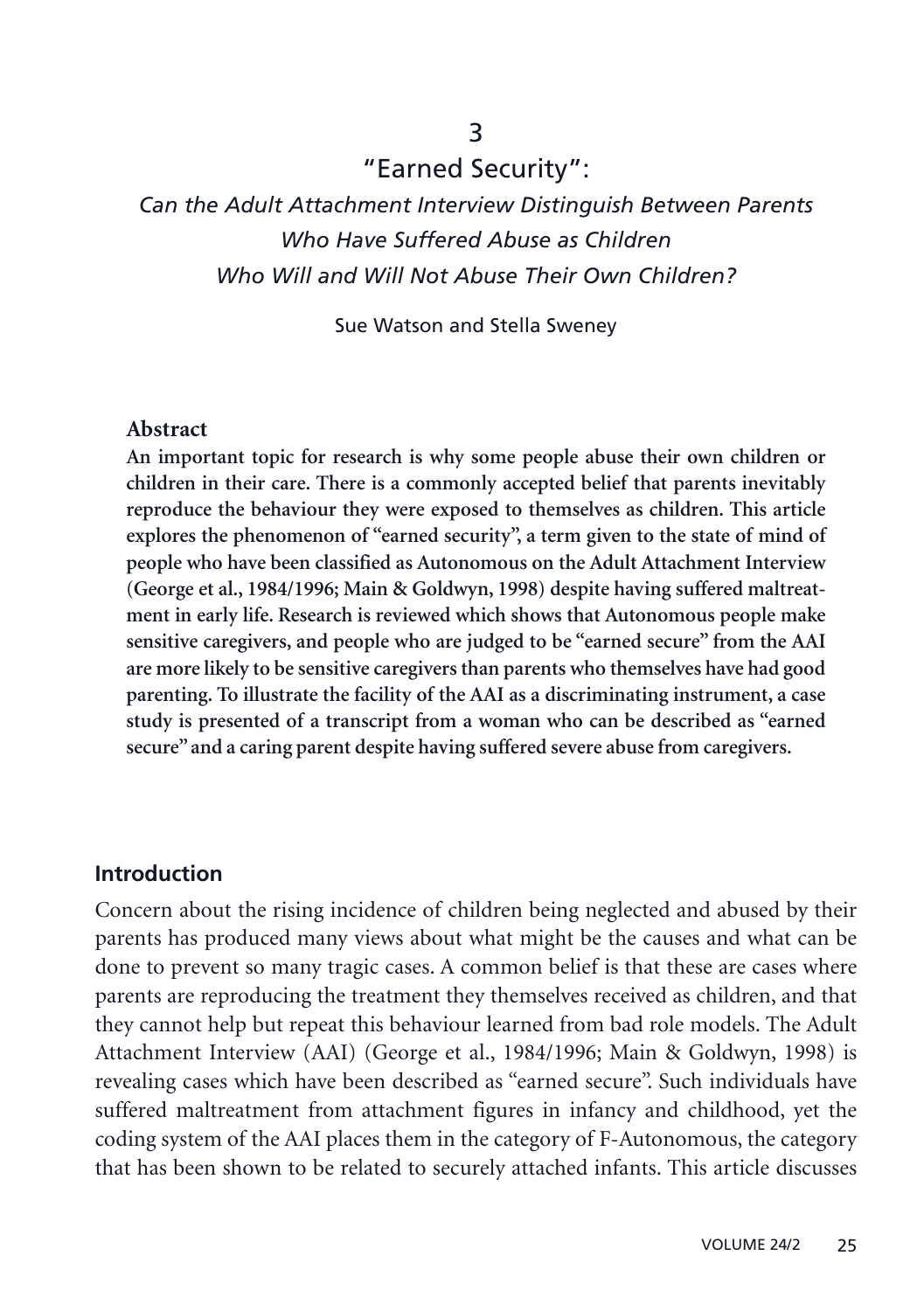what the AAI is contributing to our understanding of the links between parenting received and parenting given.

#### **Assessing attachment**

The nature of the relationships formed between parents and their infants has been intensively explored by attachment researchers. Mary Ainsworth (Ainsworth & Wittig, 1969) devised a laboratory procedure, the Strange Situation, as a way of assessing separation anxiety and exploratory behaviour by analysing the behaviour of toddlers with their mothers. This procedure led to the classification of attachment behaviour of infants as either secure (B) or insecure, with insecure groups being described as either anxious avoidant (A) or anxious resistant (C). The classifications were linked conceptually with mothers' behaviours noted in home observations, and showed that the responses of the infants in the Strange Situation were consistent with the parenting they had experienced. Careful examination of the videotapes of Strange Situations that did not fit these three categories led to the description of anomalous behaviours that indicated a fourth category, which was called "Disorganised" (D) attachment (Main & Solomon, 1990).

Following the success of the Strange Situation procedure for assessing attachment relationships of parents and infants, attachment researchers constructed an interview to find out whether parents' memories of the parenting received was related to parenting, given the attachment pattern with their child. The coding system based on a narrative analysis of the semi-standardised Adult Attachment Interview found that the assessment of the parent's current state of mind with regard to their own attachment experiences was related to the classification of infants' responses to their mothers in the Strange Situation procedure. Subsequent investigations using both the Strange Situation with toddlers and the Adult Attachment Interview with parents has produced the remarkable finding that the AAI is successful in predicting 75% of the classifications of the toddlers with that parent in the Strange Situation – even if the AAI is administered before the child was born (van IJzendoorn, 1995). This discovery has led to further investigations of what it is that the interview discerns that is apparently transmitted through the relationship caregivers have with a child.

The concept of the Internal Working Model (IWM) was first described by Bowlby (1969/1982) to account for the notion that early expectations seemed to form a template in the mind through which expectations and behaviours of later relationships were filtered. This model was "working"because it was always involved in relationships, but open to disconfirmation as well as confirmation of expectations about relationships. Hence, although the IWM of attachment could change, it was resistant to change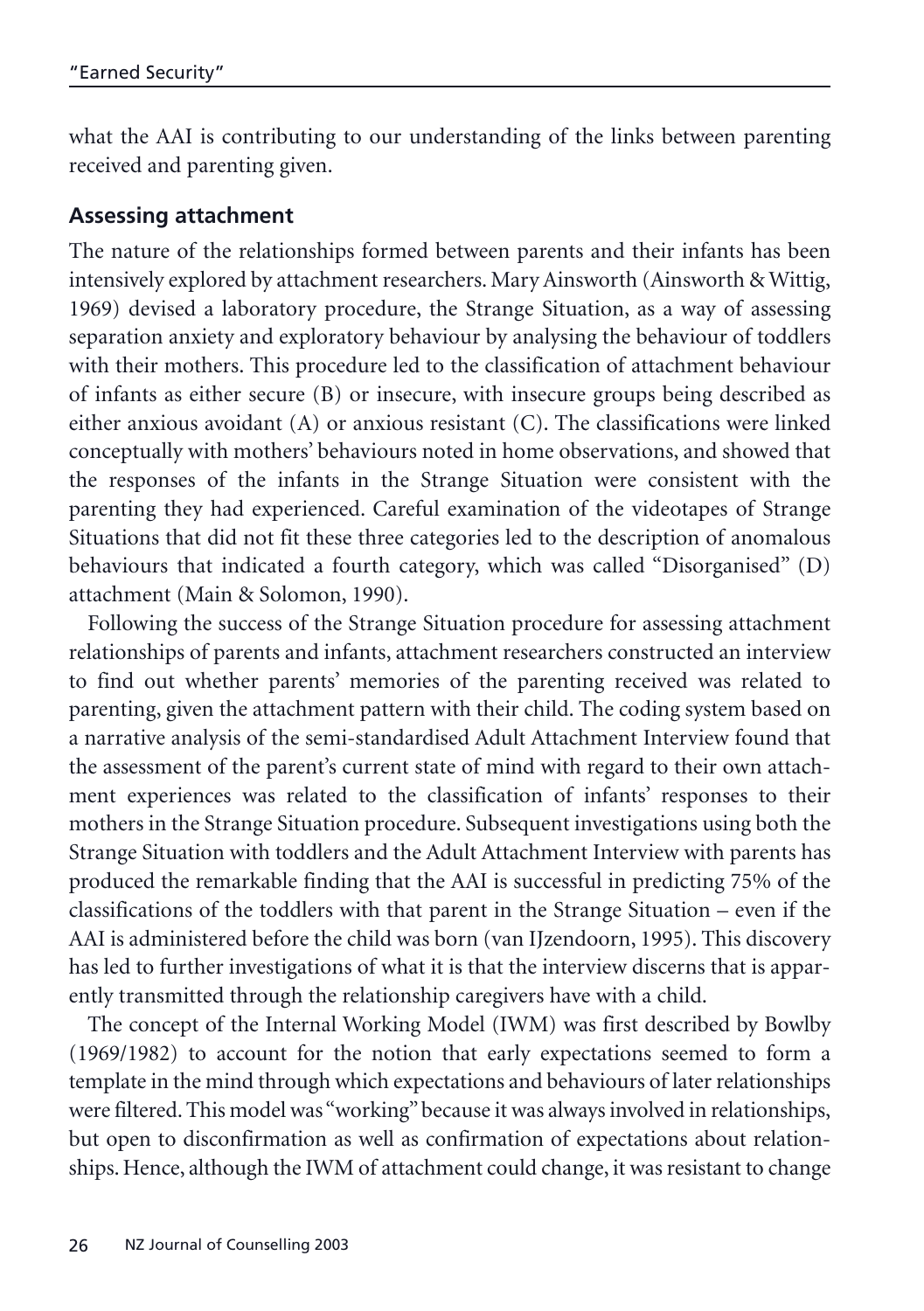since it was usually out of conscious awareness. The IWM of the parent is seen as shaping behaviour in relationship with the infant, and this shapes the infant's IWM in the first year, so the transmission of IWM occurs in infancy, before language. The Adult Attachment Interview was conceived as a way of assessing the IWM of a parent, and subsequent research with this instrument has added to knowledge of the ways that early experience shapes expectations of intimate relationships in later adolescence and in adulthood. It is a very time-consuming assessment method. Administering the AAI takes at least an hour, the audiotape must be transcribed verbatim, and the coding of the interview can take from two to seven hours. Coding can only be done after official training at an Attachment Institute course followed by practice coding until the coder is approved as reliable. Various efforts to devise a self-report or less timeconsuming projective method have been tested against the AAI and so far have been found not to measure the same aspects of attachment nor to have the same capacity to predict the child's attachment pattern (Crowell & Treboux, 1995). The AAI as an instrument contains questions which have proved so effective that similar questions are appearing in other research interviews assessing the links between memories, beliefs and emotions (e.g., Scharfe & Bartholomew, 1994). The interview allows participants to convey information without being consciously aware of doing so. The classifications derived from the coding system for the AAI have led to careful research projects designed to explore the implications of a parent having a particular attachment pattern, for themselves, for their intimate relationships and for their parenting.

#### **Earned security**

Adult Attachment Interview transcripts are coded as F – (Free) Autonomous, Ds – Dismissing, E – (Enmeshed) Preoccupied and U/d – Unresolved/disoriented regarding loss and abuse. Cases where there is a breakdown of fluency and coherency of discourse when loss or abuse is being reported may be classified as U/d. These cases are important with regard to the care and protection of children because they have been shown to be associated with Disorganised classifications in toddlers and to predominate in high-risk populations and adult and adolescent psychiatric disorders (Fonagy et al., 1996; Main & Hesse, 1990; West et al., 2001). These are cases where maltreatment in childhood may be associated with abusive parenting.

In contrast, "earned security" refers to the phenomenon of the person who has suffered maltreatment from family members or loss of an attachment figure in childhood but who is classified in the AAI as being F-Autonomous because he or she has been able to provide ideographic<sup>1</sup> memories of events with attachment figures which neither idealise the parents nor deny maltreatment, can reflect maturely on motivation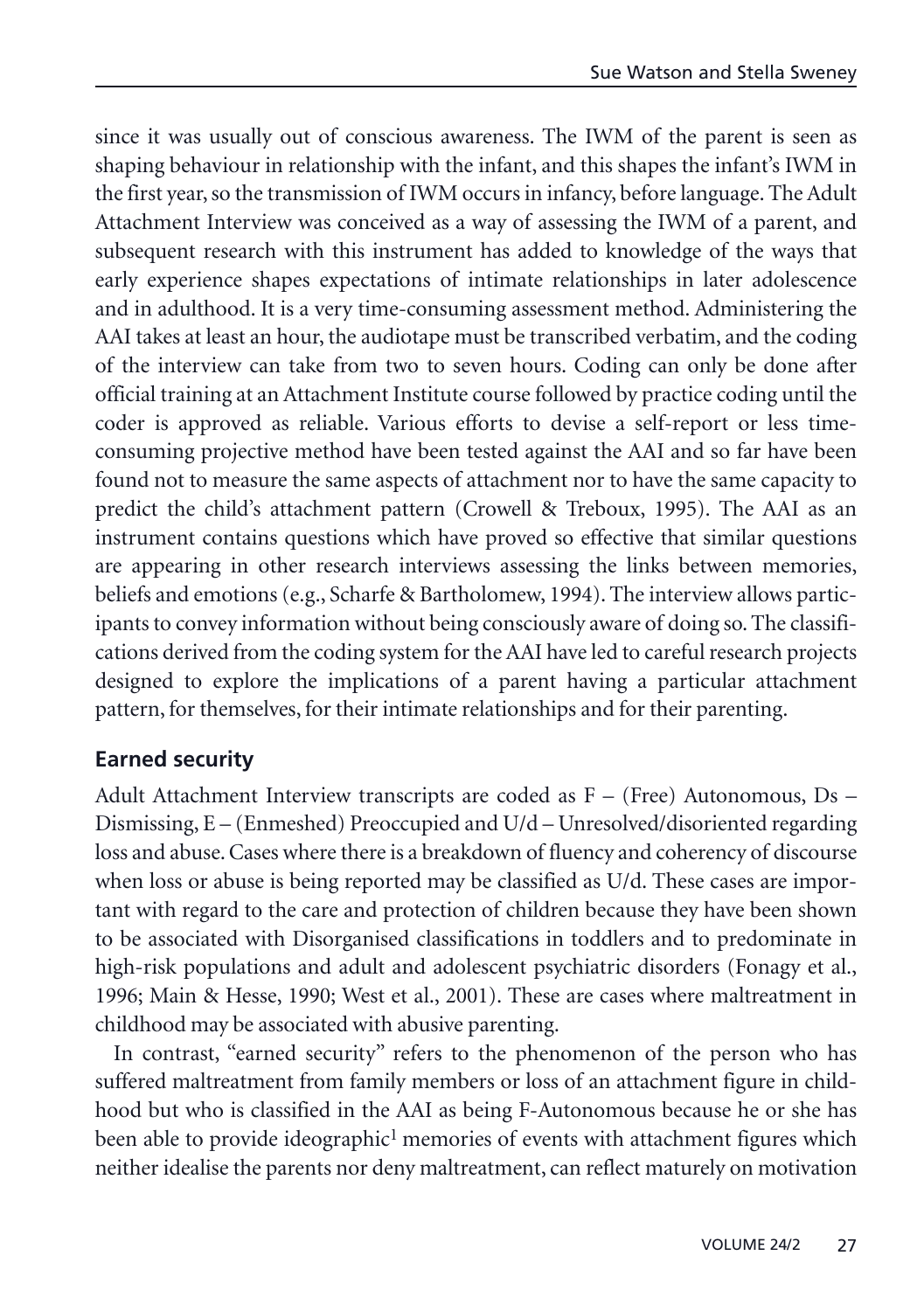of self and others, and clearly value intimate relationships. In the context of the AAI, the term "autonomous" means consciously and intentionally self-regulating. This term does not mean "independent" or "separate", but implies the capacity to be an intact selfin-relationship. The classification of F-Autonomous is derived mostly from the coherence of the discourse rather than from the reported nature of the parenting received.

Parents who are classified as F-Autonomous from the AAI have been shown in several research projects to have a significant chance of constructing a relationship with their children that is secure (van IJzendoorn, 1995). Most people who are classified as F-Autonomous report at least one parent who was available and caring for them through childhood, and is felt to be concerned for them even in adulthood. This matches the common perception that caring parents produce strong families and consequently the next generation are also going to be caring parents. Attachment researchers following the original ideas of Bowlby (e.g., 1988) proposed that secure attachment in infancy is a protective factor, giving the opportunity for the development of capacities such as self-confidence, social skills, the ability to seek help when it is needed and the ability to establish strong intimate relationships (see, for example, Jacobsen et al., 1994).

However, when the proposition that F-Autonomous parents have B-Secure infants has been put to the test there have been some interesting findings. The London Parent-Child Project (Fonagy et al., 1991) is a longitudinal research programme which recruited about 100 mothers and 100 fathers when they were expecting their first child. Of the 96 mothers, 59 (61%) were classified F-Autonomous prenatally. Seventy-five percent of the F mothers had children classified as secure from the Strange Situation at one year. The next task was to identify what might be involved to explain why 25% of F-Autonomous parents had insecure children. Fonagy et al. (1991) report that they thought at first that the mothers of the insecure babies may not have been coded as mainstream F-autonomous (F3),<sup>2</sup> or that life events occurring between the time of the interview and the assessing of the child at 12 months could have accounted for the insecure patterns of the children. What they found was that these mothers were more likely to be given the prototypical classification of F3 than the Autonomous mothers with secure children. Further examination suggested that these mothers may have been those who had had rather more benign parenting than the others. Prior to becoming mothers themselves they may not have been challenged to reflect on good or bad parenting, taking their own parents' caregiving for granted. Those who had run into various difficulties and had come to terms with them, and had found ways of articulating aspects of parenting that they valued in relation to their own experiences, were more likely to have secure children. The term Autonomous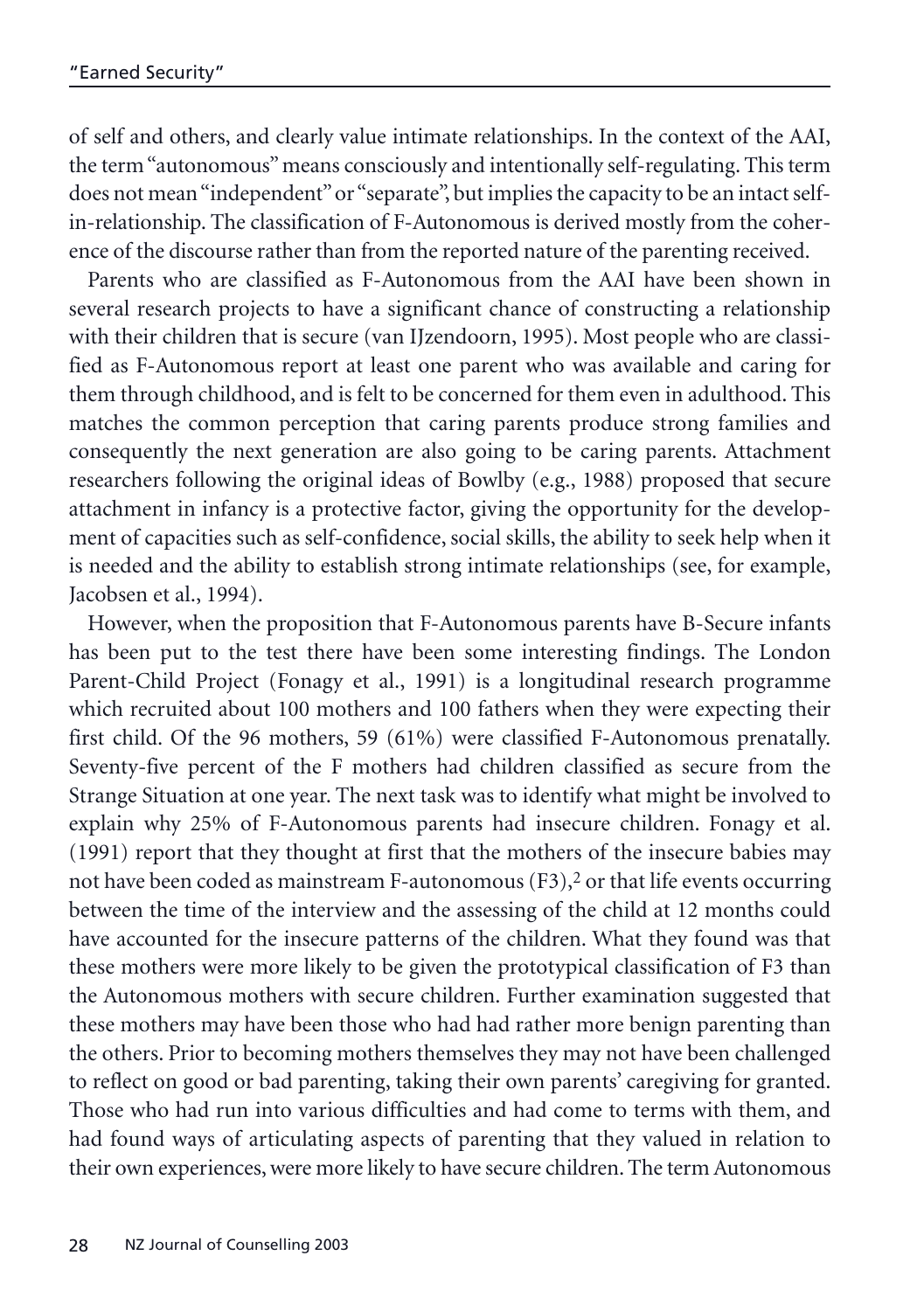might be a particularly appropriate term to describe what it is about parents that is responsible for the security of their children. Regardless of whether their own parenting was good or bad, they have been challenged to think about parenting, can talk about the issues without obvious defensive strategies, and can see themselves as responsible for the way they behave with their children. When coding for F-Autonomous, researchers may need to be alerted to whether or not there have been challenges to acceptance of on-going parental support for themselves. Lack of challenge may make previously secure young parents less well-equipped to cope with untoward events occurring in the early years of their own parenting.

Being located in the psychoanalytic tradition in London, the Parent-Child project team saw the link in terms of defensive processes – the quality of sensitive caregiving of the mother was affected by her inability to understand or to contain her infant's anxiety. They illustrated these ideas with some very interesting case study examples (Fonagy et al., 1991). The London team went on to construct a new scale for use with the Adult Attachment Interview, with the intention of clarifying the Coherence scale, the score for which was highly related to overall secure/insecure classification. They tried to operationalise the ability to reflect on mental states, believing that this concept was integral to the ability to understand the mental states of self and others, calling it the Reflective-Self Function. The Reflective-Self Scale criteria were used with the transcripts of the AAI. At the low end of the scale were people who did not or could not use mental state words, did not seem to be able to see behaviours as being influenced by contextual or personality factors, and could not reflect on either their own or their parents' motivation. At the high end were people who, even when reporting distressing events, could see them contextualised and emanating from a variety of conditions. They would offer statements of personal responsibility for their own behaviours, including rueful accounts of having failed to live up to their own standards. This part of the London research produced a striking finding that counters the belief that poverty and abusive parenting in infancy and childhood inevitably lead to abusive relationships with the next generation of children.

When they had applied the Reflective-Self Scale to their original AAI transcripts, the Parent-Child team looked for how this scale related to the previous data collected. The infants were classified as secure or insecure, the mothers as being deprived or nondeprived (on the basis of extreme scores for rejection and/or neglect in childhood and other indices) and high reflective-self or low reflective-self. Seventeen mothers were in the deprived and low reflective-self group and only one of their children was classified as secure. Ten mothers were deprived and high reflective-self and all ten of their children were secure. In contrast, of the 39 non-deprived, high reflective-self mothers,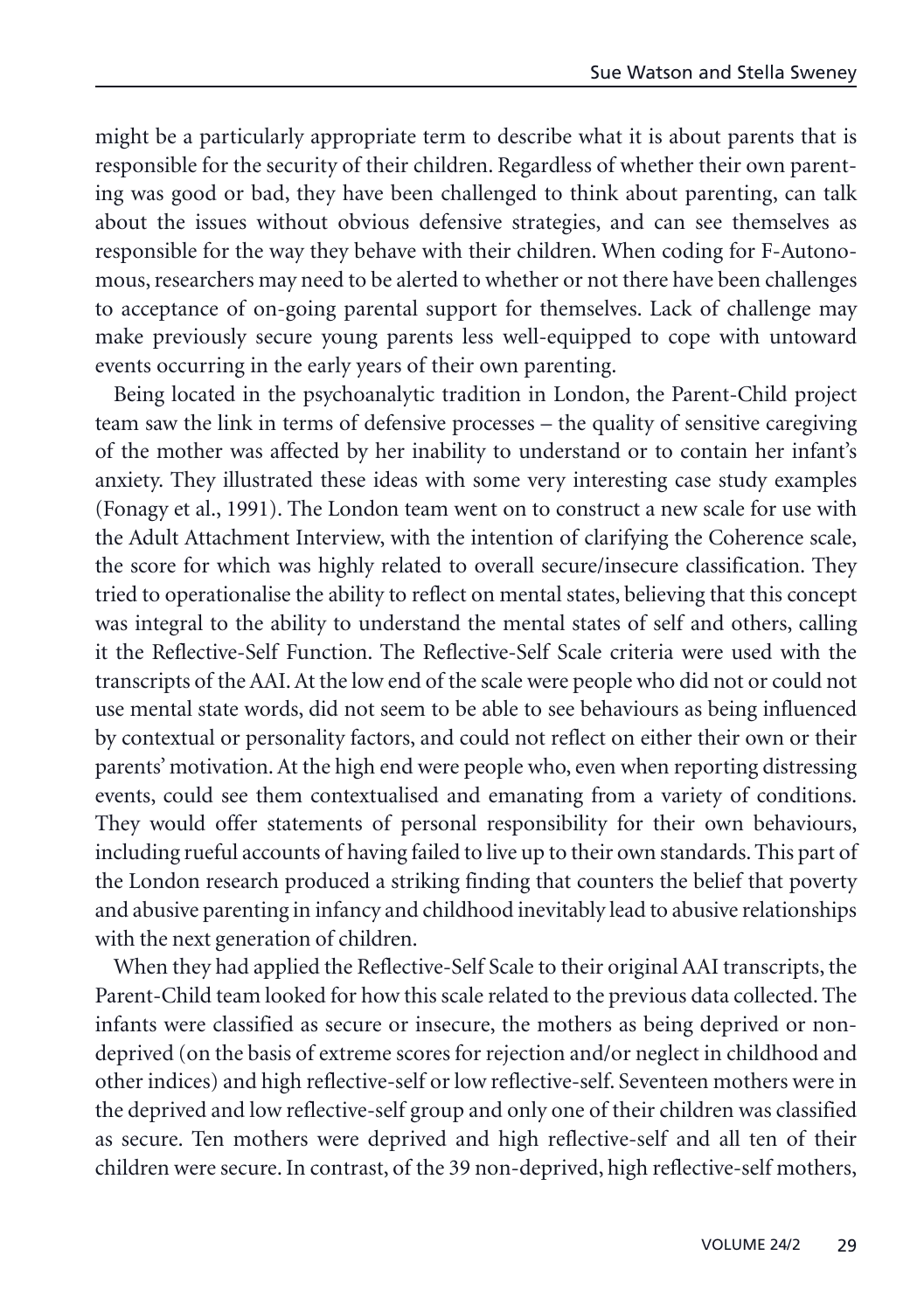31 had secure infants (Fonagy et al., 1994). Those statistically significant findings suggest that a mother's high reflective-self is more important for the establishment of a child's attachment security than the mother having a non-deprived history.

An American study with 40 predominantly middle-class parents (men and women) who were part of a larger study classified parents' AAI transcripts into three groups: continuous secure ( $n = 10$ ), earned secure ( $n = 20$ ), and insecure ( $n = 10$ ) (Pearson et al., 1994). The earned secure group were those individuals who had been classified as F-Autonomous but had reported early hardship experiences. The parenting style of each group was assessed with their first-born child at about 42 months. The earned secure group did not differ from the continuous secure group on the parenting dimensions. They did differ from the insecure group on both warmth and the provision of structure to their child's problem-solving exercise. This study offers further evidence that the parents do not inevitably reproduce their own experiences of care.

A later American study specifically addressed the question of the nature of parents who break the inter-generational cycle of abuse (Phelps et al., 1998). They cited the evidence gathered by van IJzendoorn (1992) that "a coherent perspective on a harsh upbringing (i.e., earned security) protects adults from replaying the parenting mistakes of the past, whereas an incoherent mental framework (i.e., insecurity) puts one at risk" (p. 23). This study also picked up the finding from the Pearson et al. (1994) research discussed above, that the earned secure group ran a higher risk of depression, so they thought it important to examine the nature of parenting under conditions of low and high stress. The sample for this study was 126 married mothers and their first-born sons. The data were collected when the children were 11 months old and 27 months – the period of the so-called "Terrible Twos". The earned secure parent group had mothers and fathers who were scored less loving, more rejecting and more neglecting in comparison to those of the continuous secure group. They generally seem to have had similar childhood histories to the insecure group. Under low-stress conditions the earned secure group did not differ on the parenting dimensions from the continuous secure and insecure groups. Under high stress, the positive parenting of the earned secures did not differ from the continuous secures but was significantly different to that of the insecure group. A conclusion of this study is that parenting in a community sample operates much the same way for parents whether they are secure or insecure under low-stress conditions, but under high-stress conditions, secure, including earned secure parents, can continue to be competent parents, whereas the insecure group may not cope well. This study dealt with a normative population with differing degrees of daily hassles, not extreme negative life events. Research has not been able to be conducted on the different qualities of resilience of attachment groups under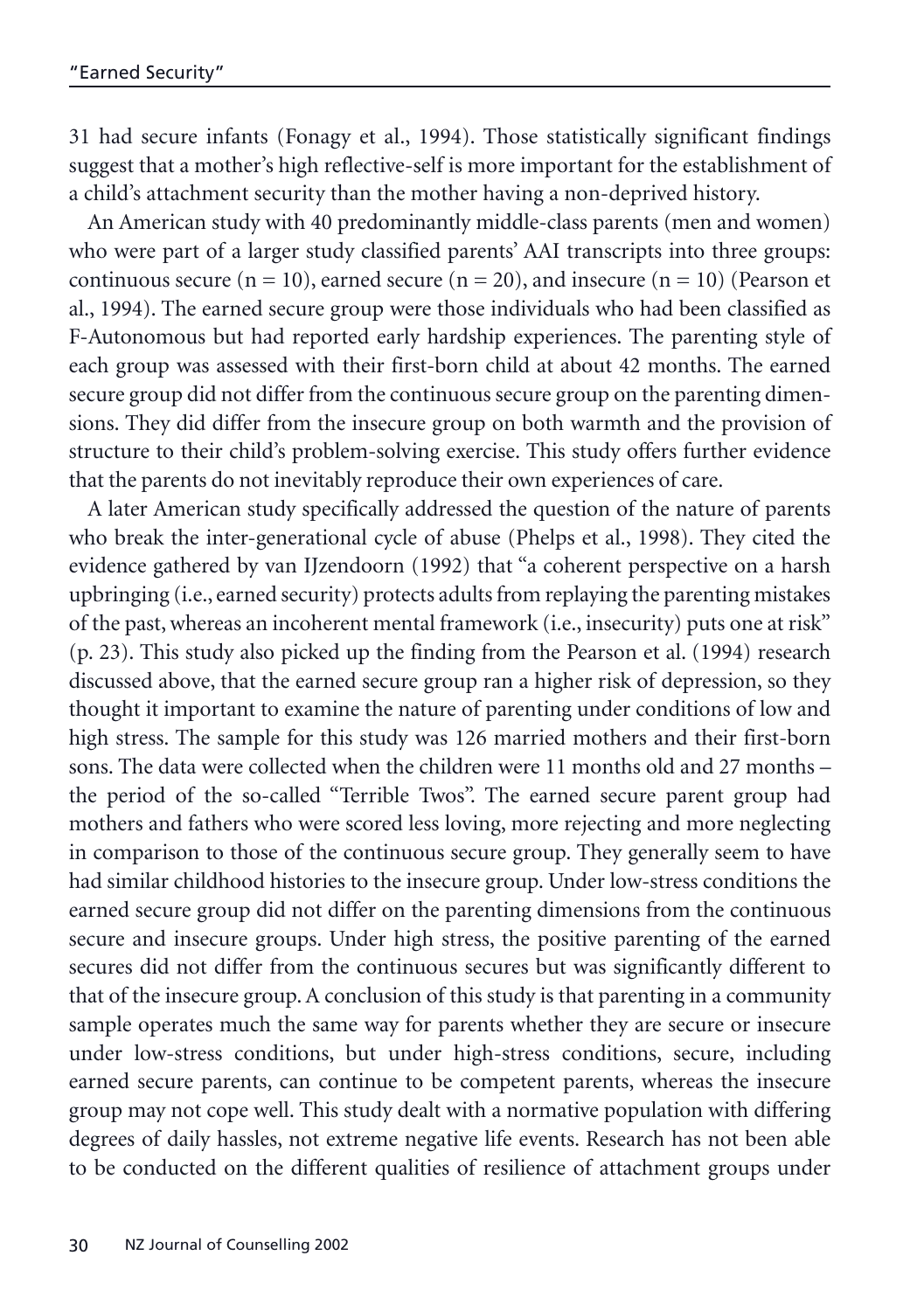extreme conditions in the maintenance of parenting competency. For consideration of what might happen with extreme conditions it is necessary to turn to case studies.

In New Zealand there have been a few unpublished studies using the Adult Attachment Interview. Several cases have been found of a person who could be labelled as "earned secure" despite extreme conditions of maltreatment in childhood. It seems clear that had these participants been assessed with a self-report instrument, their truthful reporting of their experience and attitude would have led to a classification of insecure, which would have led to an expectation that they would parent in a way that could be called cold and distant (Dismissing), or intrusive and controlling (Preoccupied) or, more likely, neglectful and abusive (Unresolved/disoriented or Cannot Classify). Such cases can only be found using the interview method, and deserve study so we can uncover what may be the sources of their effectiveness as parents.

## **Rosie's story**3

The case study presented here provides an example of how the Adult Attachment Interview, when coded using the Main and Goldwyn (1998) coding criteria, can distinguish between a person who has achieved secure/autonomy regarding attachment despite extreme maltreatment by attachment figures in childhood and one who is still insecure regarding attachment. It comes from a small project (Sweney, 2000) where women who had little academic success prior to enrolling as mature students in twoyear polytechnic courses were interviewed using the Adult Attachment Interview and other instruments to see if they provided some measure of maturity or cognitive development that might explain why these participants could overcome the disadvantage in their early history. No data is available about Rosie apart from the Adult Attachment Interview transcript. What is presented here are features of the narrative that lead to a classification that can be called "earned secure".4

The Adult Attachment Interview opens with a general question about the early family situation, where they lived, whether they moved much, what they did for a living. Rosie replies:

*Um well. I was raised, I guess, in the Social Welfare system since I was about 4. My mum and dad had a big fight when I was really little and they split so Dad took the two oldest girls and Mum took the two youngest [indistinct]. Through the welfare system I had been to like 14 different primary schools, um one intermediate and one high school, which was really good. Um stayed with um lots of foster, foster parents. Stayed with an auntie and uncle and friends, really close friends of Mum and Dad's for a while. They were really abusive. Um and I remember part*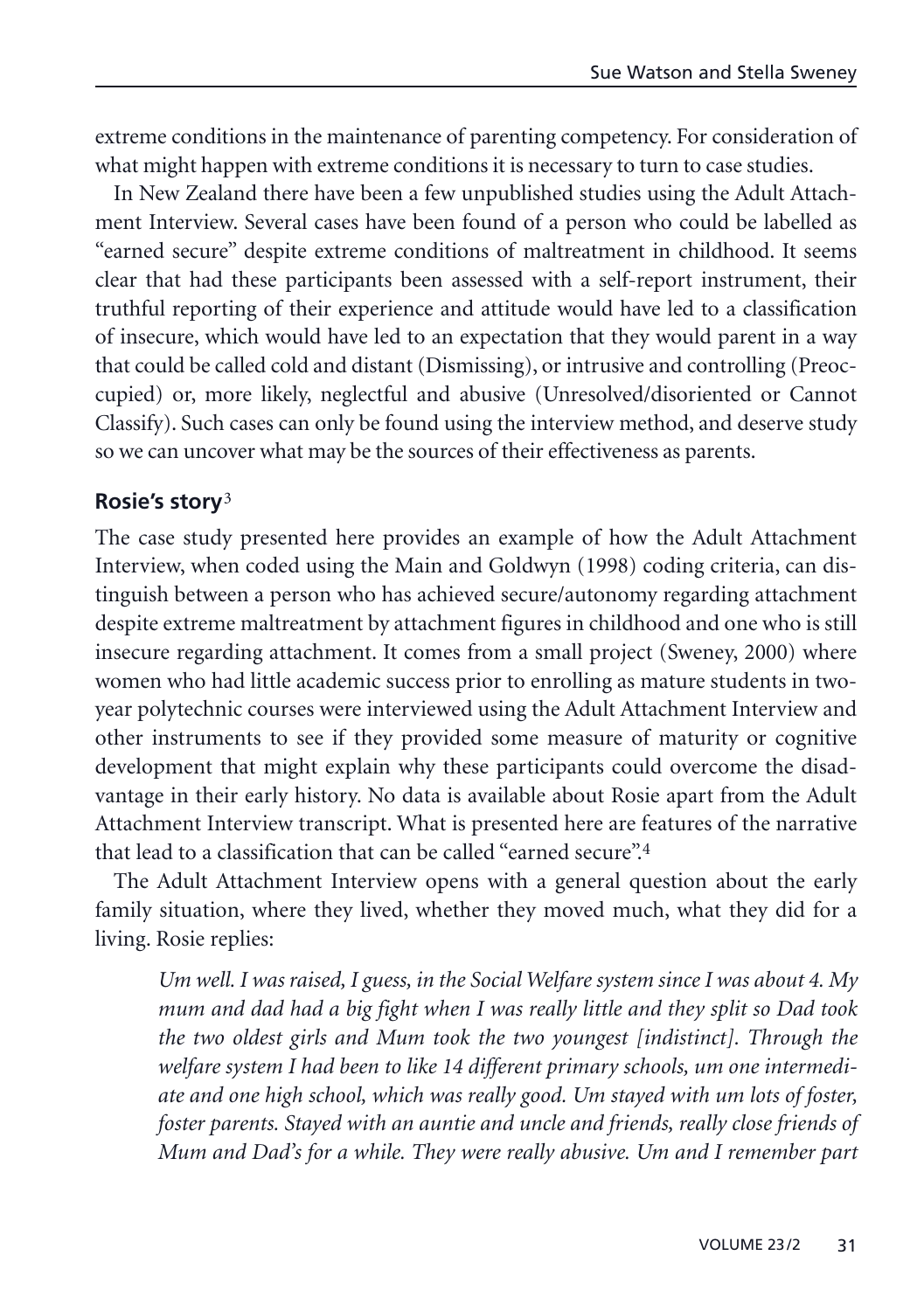*of that is kind of like getting cups and saucers and things thrown at me and having to sleep under the mat or under mattress and a yeah. At that time I guess it was just normal to us cos that's what we were used to but. Um, and then Social Welfare said my my sister who is a year younger than me and had always been together and Social Welfare had said they would never split us but they did. And she went to live in [place 1] and I stayed in [place 2] for a while and that was really hard. It was really hard cos we had always been together and it was like losing half of yourself [indistinct] and it was yeah, promises that they said the [indistinct].*5

It is often the case that the first things people mention in an interview contain signals of important issues that will emerge later in the interview when the participant has relaxed into the subject matter and the memories. Some key points of Rosie's story are alluded to here. Later in the interview she says her only memory of her mother is the scene just after she returned from hospital with a new baby. Her father came home very drunk and popped a balloon that had woken the baby that her mother had been trying to get to sleep all day. The subsequent fight with the parents screaming and throwing things at one another led to her mother walking out the front door with the two babies. The way this story was told gives a clear impression that this scene remains a vivid memory, and she was about four at the time. So the memory of this event and its relevance to attachment security is important regarding scoring the AAI. Complete abandonment by the mother at this age leads to a high score for Rejection. In addition, it seems that the father was indeed incapable of caring for his two older daughters. Later she tells of how her father was scary, with some vivid memories, and how he was confusing. First she tells of an incident that she can remember in a muddled way of being in the room when her father was having sex with a 12-year-old and the police busting in and later trying to interview her using dolls. Then she says:

*… when he used to go away on the trips he'd say I'll be back tomorrow. But like it was 3 weeks down the track or yeah. So there was a bit of confusion about dah you know why did you do this? And why did you say that if you didn't mean it?*

When she was taken away by Social Welfare Rosie was put with one set of relatives who were apparently reasonable caregivers until one of them became ill. The two sisters were then passed on to more family, where the uncle and cousins sexually abused them. While Rosie is talking about some of the things that happened when she was with that family there is a breakdown in her discourse sufficient for her to be given a score for Unresolved but not one that is high enough to give her a primary AAI classification of Unresolved.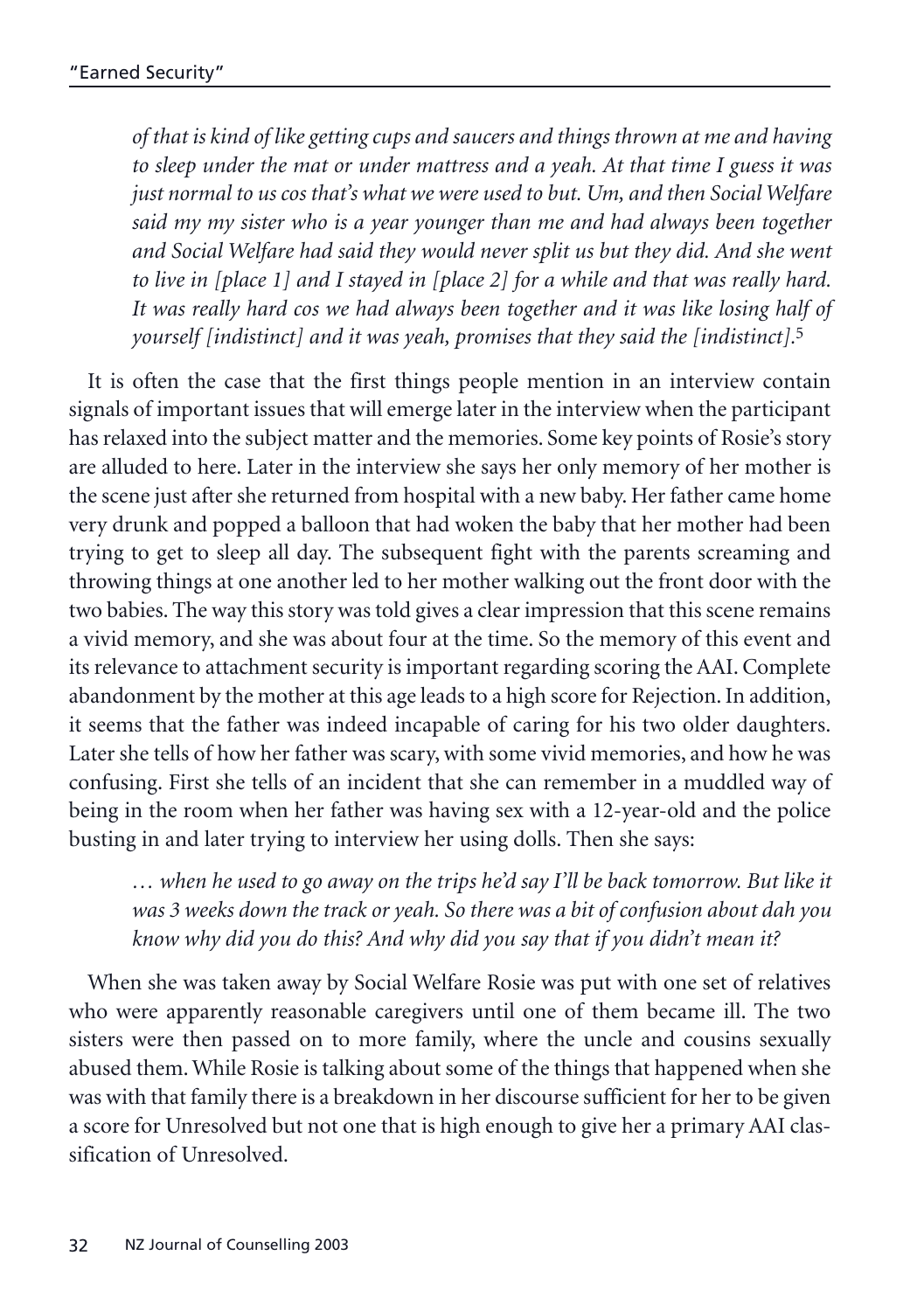She said that whenever she ran away she would go to her grandfather whom she loved and who paid attention to her. Towards the end of the interview she admitted that he too had been touching her when she was young and later she realised this would be construed as sexual abuse.

The AAI has questions about experiences of separation. Rosie talks about her separation from her sister when the sister was nine and she was ten.

*… and that was just horrific. Oh. Um what makes it even worse I think. It was at it was a Maori worker that came and took her. You know and it was like, and she was trying to reach out for me and I was reaching out for her. She had like really long hair. You could sit on her/she could sit on her hair and I was holding on to that because that was the last bit I was going to get. And um [distressed] but they got her away. It was just awful. Like I said before it's kind of like part of me had gone.*

A speech like that indicates this has been a memory that has been returned to many times in her life, and it still retains its power to trigger the same effect as the original scene (Tomkins, 1979, cited in Singer & Salovey, 1993). What is important for us to note is that the Adult Attachment Interview has provided the opportunity for this woman not only to tell that she was maltreated in childhood, but also to demonstrate explicitly and implicitly through her discourse that this still distresses her. From the evidence given, we can believe that she had experiences up to about age ten which were not conducive to the forming of any sense of secure attachment.

Rosie continues the story of what happened after she and her sister were separated:

*I was really rebellious. The house that I went to after that I was really rebellious. I hated them. I hated everything they stood for and every time that social worker came to see me I just didn't want to even, I just wanted to hit her and stuff. And then I went to another house after that and they had a pony, or they got a pony for me and so that was sort of calmed down a little bit. But it was till [sigh] still really really hard and was probably four five months down the track. Yeah.*

It is not clear whether this was the family that she refers to later in the interview who she stayed with from about 11 1/2 till 16 or 17.

*… so that was the longest time that I had, that I ever stayed anywhere. Um they were like parents. I fitted into their, I guess I fitted into their family. I was ten years older than the youngest girl who they adopted. And um, oh I was the oldest in that family too. The two boys were a little bit younger than me. And they were on a*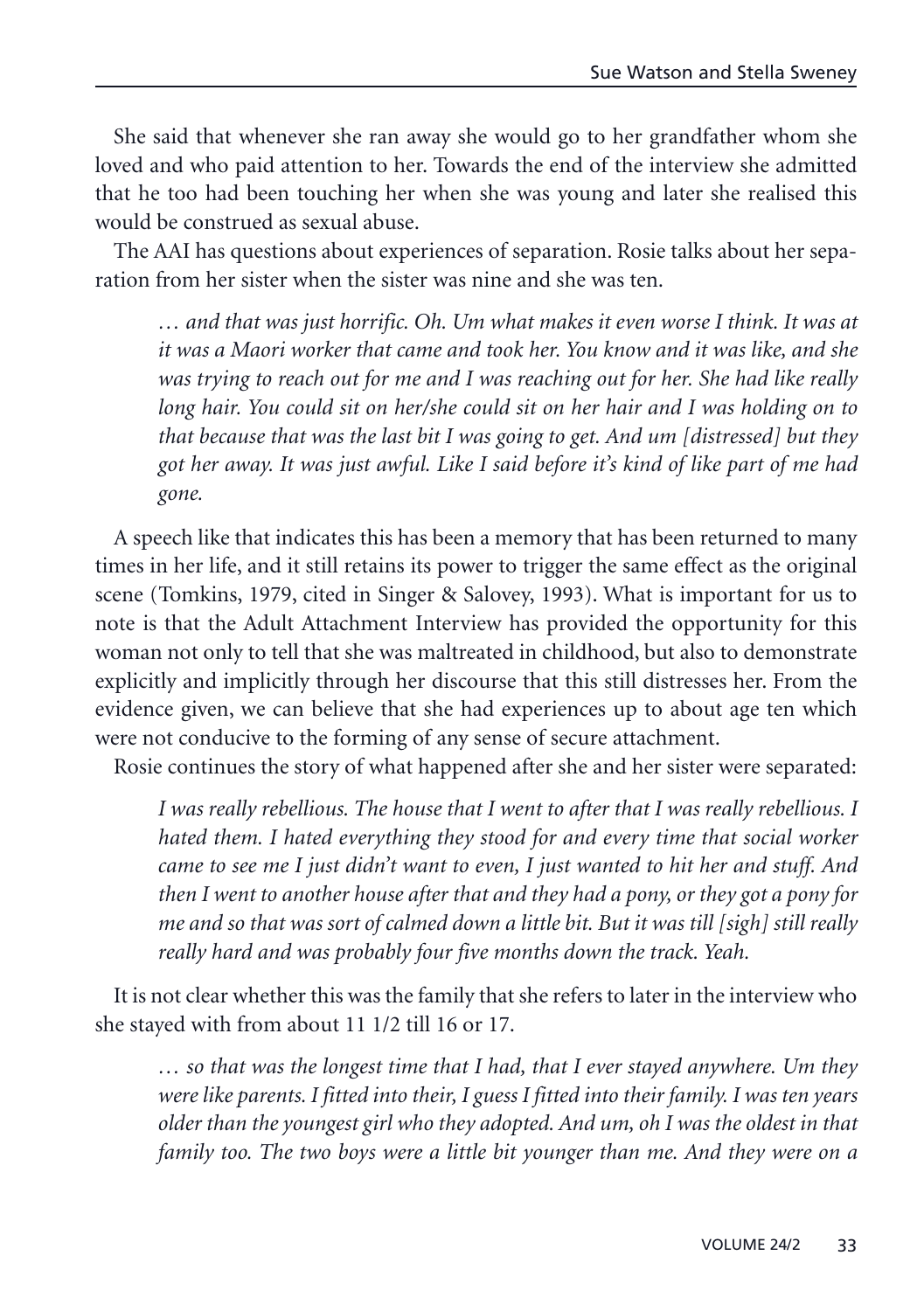*farm and that was really cool, cos, yeah I enjoyed the farm, and the animals, the family was always good.*

Interviewer: *So you felt they were really like parents?*

*I used to call them Mum and Dad. Yeah. Took me about probably 18 months two years before I could have any kind of trust in them and for me to be able to do that, but yeah I did end up calling them Mum and Dad.*

Demonstrating that Rosie has had continuing problems and they trigger negative memories, the following response tells us also that she has become able to look at these memories and discuss them in ways that allow her to be given a fairly high score for overall Coherence of Mind, as set out in the criteria for the AAI.

Interviewer: *Other than the difficult experiences you have already described have you had any other experiences that you would regard as potentially traumatic?*

*Being married the first time. Um. Because of the car accident I think that I married him. We had already been thinking of marriage but I was already pregnant when I met him and so and then the accident happened and I was I was six months pregnant and that happened. And we did. We just got married and I think I stayed with him because I was grateful. Not only because he took on this child that wasn't his but also because he didn't know if I was going to be in a wheelchair for the rest of my life. So it was a kind of grateful thing. When the abuse started it was like huh where did this come from? Why is this happening to me? Um it started out like the shoving and the slapping and then the closed fist and then it was like um abuse. There was like the sex stuff. We're going to have sex and that's all there is to it. So, we did. Then there was, I don't feel very good about myself I think you should go and have sex with somebody else and so you can tell me what it was like, and that kind of stuff. So we did. And then there was the drinking and the only thing I didn't do that he tried to make me do was do hard core drugs, you know like take LSD and stuff like that. Didn't want to do that. I have never done that, in fact I had never even smoked a marijuana joint. I think I was 22 when I smoked my first joint. Um [sigh] and but everything it was just like … He would never help me with the housework, he would never cook, he would/I did all the stuff for the baby and it was, in, it was, like I wasn't fully functional, I had joints that didn't work properly, yeah. But I stayed because I thought I was doing the right thing. Then when I got the ACC*6 *money after two years after the accident we built a house and he was/he did have some input in that. But anyway when I left he took over two-thirds of it, which I thought a waste of time …*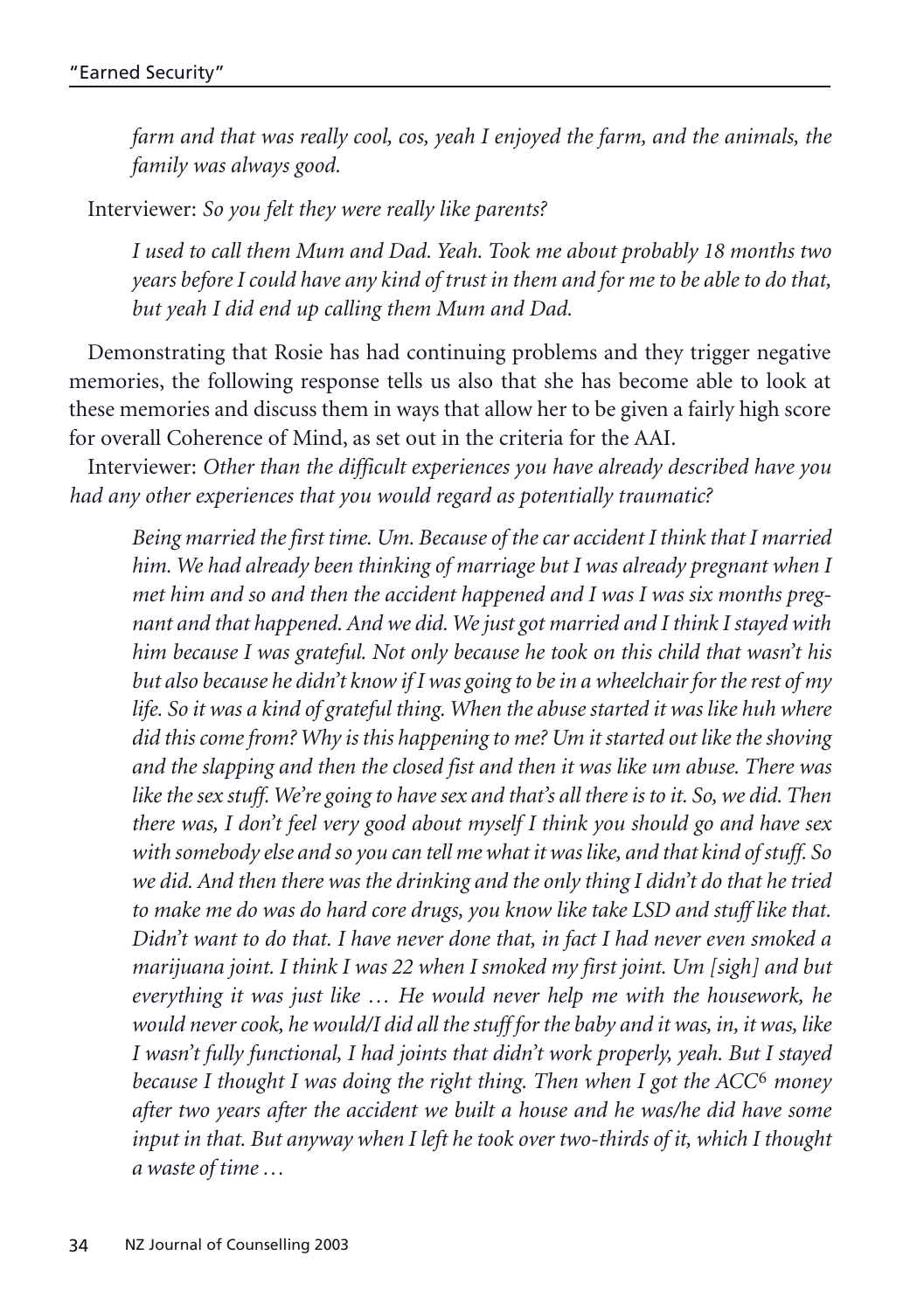Further on in the interview Rosie is asked about relationships with her parents between childhood and adulthood. She interprets the question as what she has learned from her parents. Her father died before she left her first husband, when she was in her twenties. When she was perhaps 30, she met her mother again at the funeral for a sister who was drowned.

*[Sigh] My dad my dad showed me a whole lot of stuff I think, especially with drinking and that, I guess my mum has too. They were both alcoholics, my mum still is. It's no problem for my mum to go home at night time and have two flagons before she goes to bed. Um and I don't want my kids to be like that and I don't want me to be like that either. I think that there never was a closeness. Like I never, I don't remember ever my dad telling me that he loved me. And I don't ever remember telling my dad that I love him because he hadn't proved that he could or that he had. My mum, my sisters, see it um it's like acquaintances. She and I are like acquaintances. We know each other but that's all there is to it.*

We know from the transcript that when this interview was conducted Rosie had completed a two-year polytechnic course and was gleeful about having been a fulltime employee for almost a year. Her oldest child is 18 and the youngest eight. She feels she has achieved quite a bit since nobody, not even the foster parents she had as an adolescent, had expected much of her at school, even though they taught her good study habits. She is proud of her children, and very protective.

*I worry that the world isn't going to be as nice to them as it has been in these last few years that I've had with [husband 2]. Even if it's gonna exist in like in when I'm 40, when they're 40 I don't know if the world's going to be here. Tried to guide them as best I can in the good life and what's the point if it's not going to be here.*

*… I hope that they'll all be caring adults. Whether they've got children, because like [child 1] says I'm not having children. But whether they've got children or not [I hope] they care about people and they partner each other and their family and whatever.*

Interviewer: *What do you hope your children might have learned from their experience of being parented by you?*

*That love is really important. That caring's OK, that sharing's OK, or talking's OK. Um cos one of the things that I needed to do when I met [husband 2] was say we're going to talk about everything. Communication is very important, so that's yeah. Um that it's that it's OK just to be you.*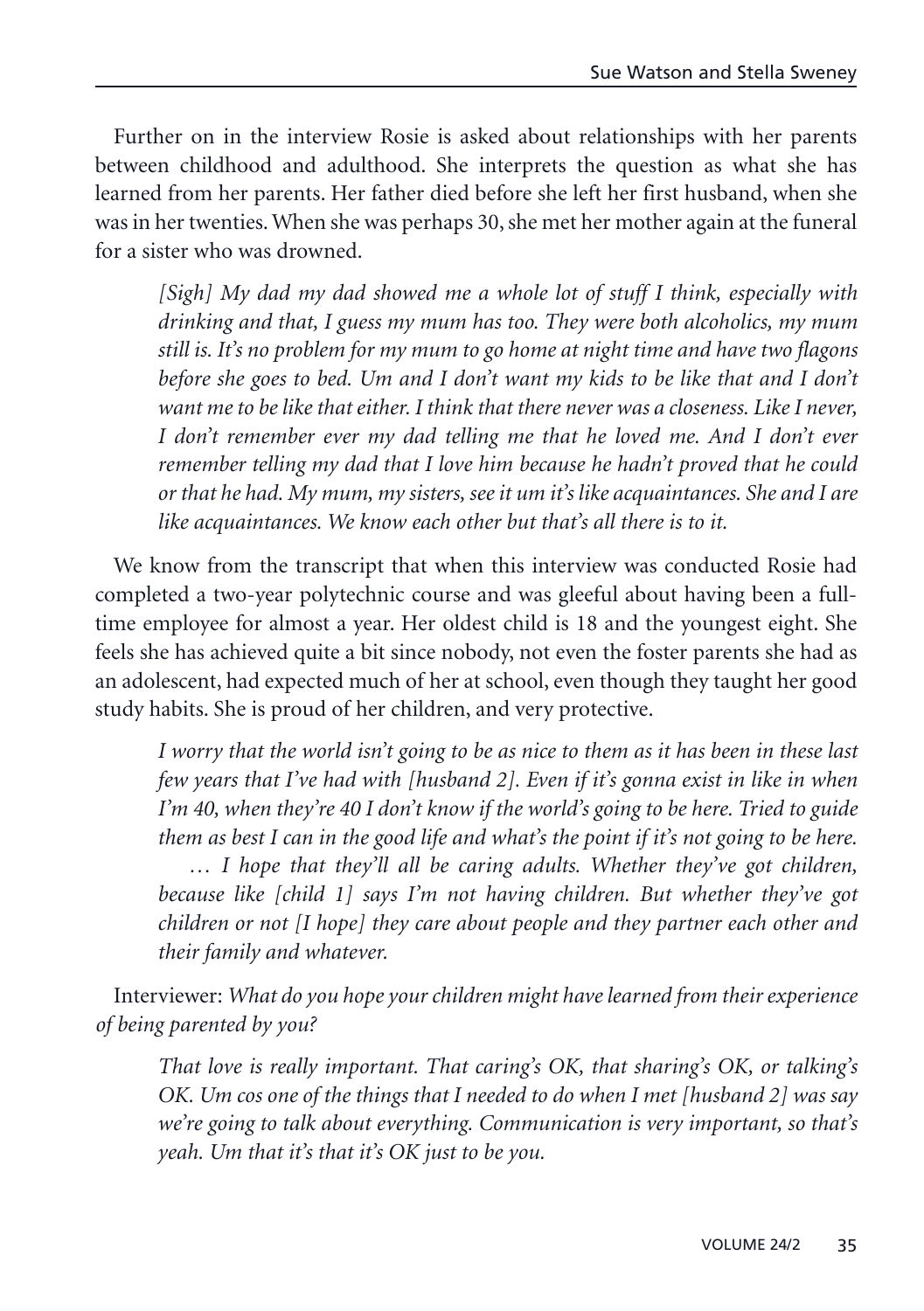Applying the highly developed coding system for the AAI to this New Zealand transcript, we can assess the state of mind regarding attachment of this woman at the point in time when the interview was conducted from features of her narrative. We can infer that she now is Autonomous despite her history. We do not know what her attachment pattern was when Child 1 was an infant, when she was a very young mother, in a wheelchair, and the husband was not the baby's father. We do not have any external corroboration of her parenting practice but we know from the interview that Rosie did not reproduce the overall parenting pattern of her parents although it is highly likely she was in a distressed state when her children were young, and it seems she was lacking any real social support. Some attachment researchers believe that attachment organisation can change in adulthood when an insecure person finds a secure spouse (Jackson, 1993) and this may be what has happened here. We can only assume from how she speaks about her children that Rosie has been a protective mother through the tough years, but we know from her discourse that in her more mature years she can articulate what is important in relationships and show how she values them. Her children will have been exposed to conversations that speculate on the motives of people, especially in family relationships that are assumed to be caring, and will have been reassured by their mother's attention to them and of her continuing concern for them. This is a case where we can say that the cycle of abuse has been broken.

Cases of earned security found using the Adult Attachment Interview provide evidence that counters the view that attachment experiences of infancy remain stable. The prototype proposition that the earliest experience of attachment remains influential throughout life was supported by the evidence coming from the congruence of parents' attachment classifications and that of their infants at 12 months in the Strange Situation. Yet recent research, directed at examining the stability question with samples of adolescents and young adults who were classified in the Strange Situation in infancy, has had mixed results. There is some agreement that originally secure children have a strong chance of remaining in a caring and competent family and, if life events such as divorce occur, do cope better than originally insecure children. Also, children who were originally insecure are more likely to continue to live in families that are less competent or caring and where there is a greater chance of negative life events occurring, so their original insecurity remains. Such evidence leads some theorists now to argue that it is because contexts remain stably secure or insecure that attachment classifications appear continuous for the majority of people (Grossmann et al., 1999).

In cases such as Rosie's, one can infer that had her attachment pattern been measured any time from infancy to young adulthood, her classification would have been insecure – possibly Unresolved. Yet, she has found contexts which have countered her original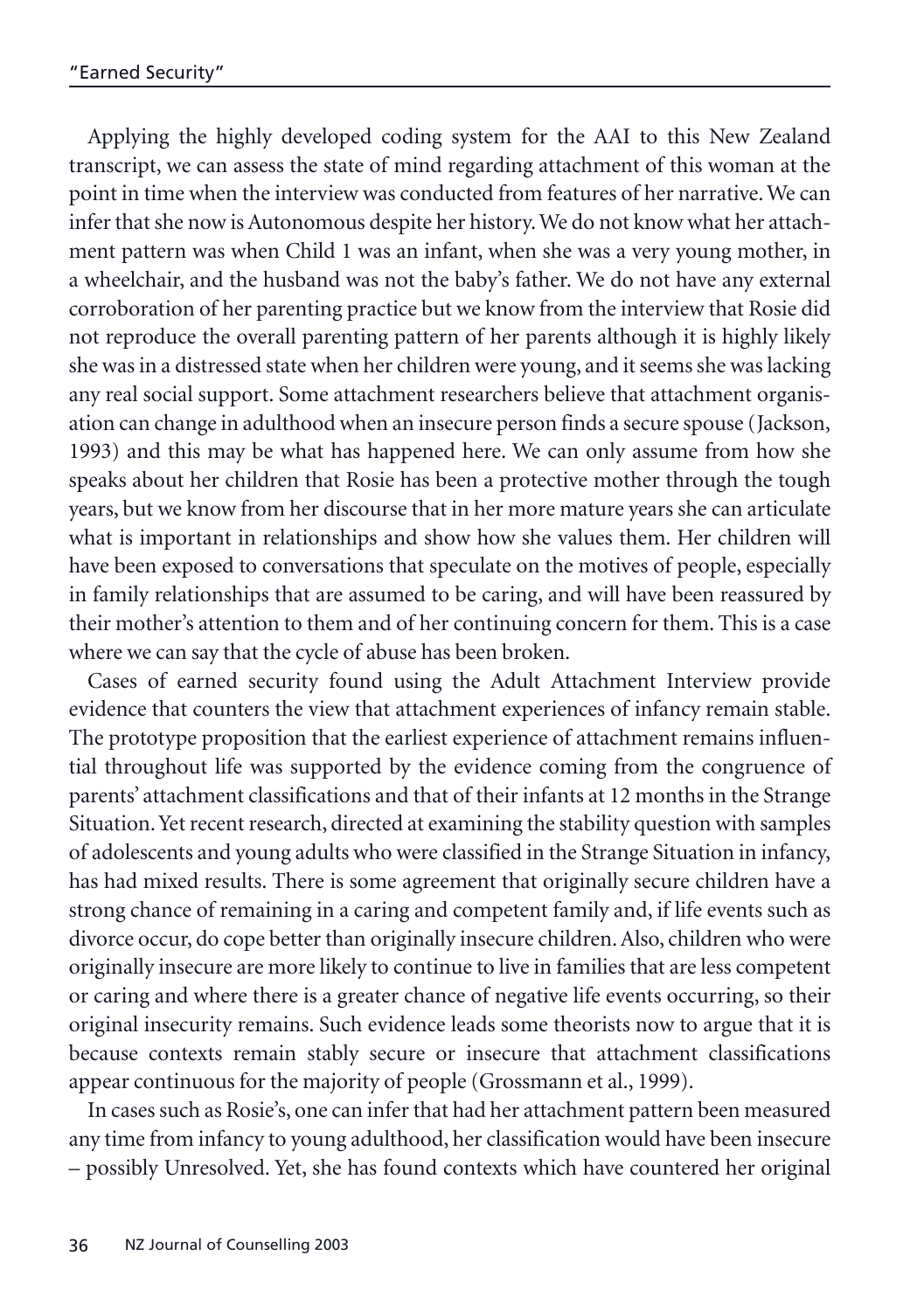chaotic and abusive childhood situations, she has found people who care for her and for whom she cares, and this has given her the confidence and opportunity to "explore" the person she can be. Stories such as this should be told more often, to challenge the belief held by many that they will not be able to prevent themselves becoming abusive parents.

## **Conclusion**

The Adult Attachment Interview has the capacity to distinguish between those parents who have been abused as children who, at the time of the interview, have either maintained the protective stance developed in early life and continue to have maladaptive attachment expectations (Unresolved), and those who have somehow gained the ability to reflect on their experiences and come to terms with them, deciding in the process that they are responsible for their own decisions and behaviours as adults (Autonomous). The coding system of the AAI (Main & Goldwyn, 1998) alerts researchers to features which enable them to distinguish between the two groups; however, it does not provide a diagnostic tool that says that one group will abuse their children and the other will not. Research conducted so far has shown that one group will be at greater risk of failing to cope under stressful or extreme conditions, and that their children will be at risk. We also know that being able to reflect on negative aspects of life, not to deny them or become emotionally overwhelmed in recounting them, is associated with more sensitive parenting. Knowing this allows community and welfare groups to plan more effectively how to offer protection and care to children whose parents are not coping. Clearly, more research needs to be done with the aid of this instrument.

#### References

- Ainsworth, M.D.S. & Wittig, B.A. (1969). Attachment and exploratory behavior of one-year-olds in a strange situation. In B.M. Foss (Ed.), *Determinants of infant behavior*. IV, pp. 113–36. London: Methuen.
- Bowlby, J. (1969/1982). *Attachment and loss: Vol. 1. Attachment.* New York: Basic Books.
- Bowlby, J. (1988). *A secure base*. New York: Basic Books.
- Crowell, J.A. & Treboux, D. (1995). A review of adult attachment measures: Implications for theory and research. *Social Development, 4*: 294–327.
- Fonagy, P., Leigh, T., Steele, M., Steele, H., Kennedy, R. & Mattoon, G. (1996). The relation of attachment status, psychiatric classification, and response to psychotherapy. *Journal of Consulting and Clinical Psychology, 64* (1): 22–31.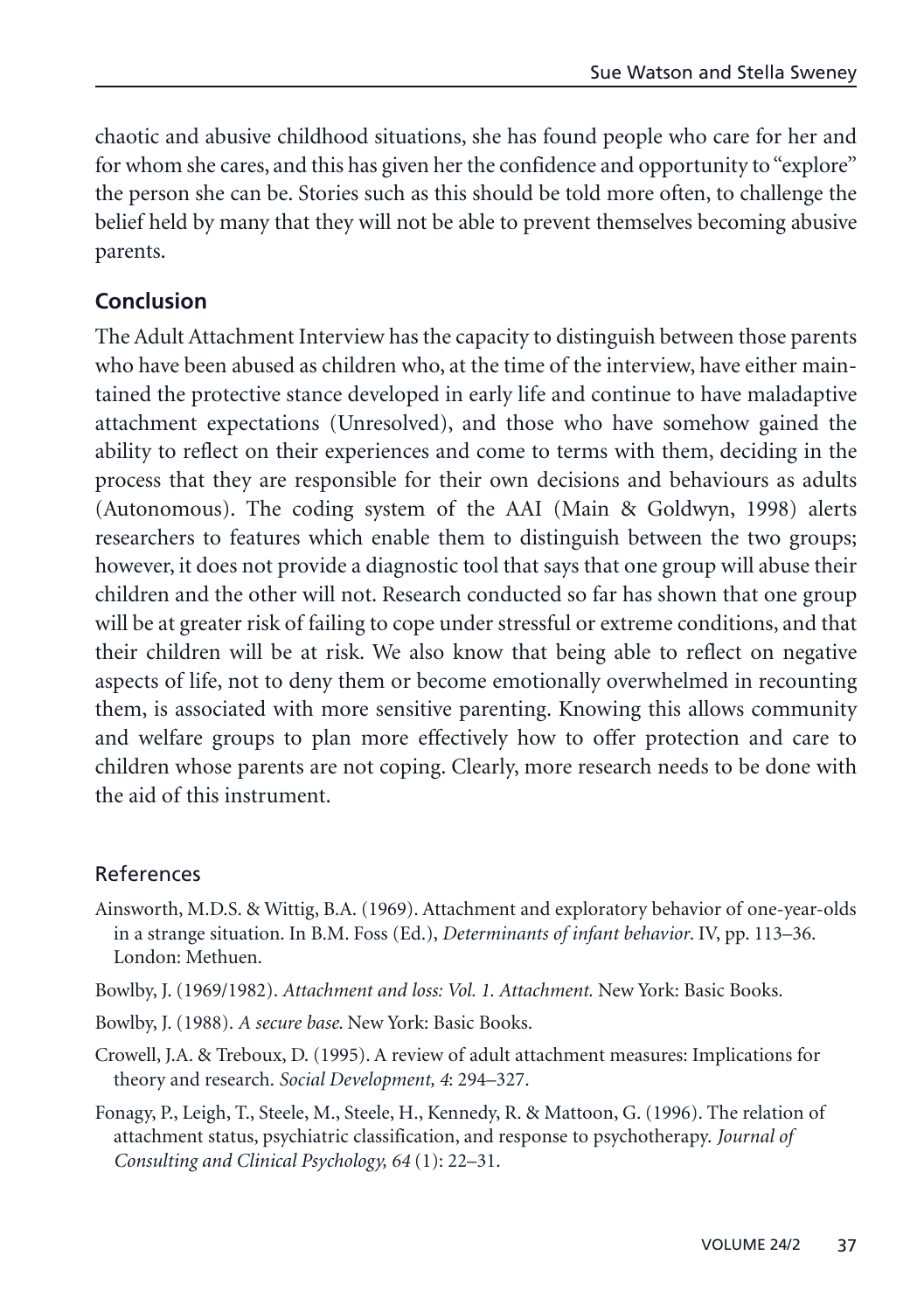- Fonagy, P., Steele, H. & Steele, M. (1991). Maternal representations of attachment during pregnancy predict the organization of infant-mother attachment at one year of age. *Child Development, 62*: 891–905.
- Fonagy, P., Steele, M., Steele, H., Higgitt, A. & Target, M. (1994). The theory and practice of resilience. *Journal of Child Psychology & Allied Disciplines, 35* (2): 231–57.
- George, C., Kaplan, N. & Main, M. (1984/1996). Adult Attachment Interview, 3rd ed. Unpublished document.
- Grossmann, K.E., Grossmann, K. & Zimmermann, P. (1999). A wider view of attachment and exploration: Stability and change during the years of immaturity. In J. Cassidy & P.R. Shaver (Eds), *Handbook of attachment: Theory, research, and clinical applications*, pp. 760–86. New York: Guildford Press.
- Jackson, A. (1993). Marriage and attachment: An exploration of ten long-term marriages. In B.J. Brothers (Ed.), *Attraction and attachment: Understanding styles of relationships*, pp. 13–30. New York: The Haworth Press.
- Jacobsen, T., Edelstein, W. & Hofmann, V. (1994). A longitudinal study of the relation between representations of attachment in childhood and cognitive functioning in childhood and adolescence. *Developmental Psychology, 30*: 112–24.
- Main, M. & Goldwyn, R. (1998). Adult attachment scoring and classification systems. Unpublished manual, Version 6.3, University of California, Berkeley.
- Main, M. & Hesse, E. (1990). Parents' unresolved traumatic experiences are related to infant disorganized attachment status. In M.T. Greenberg, D. Cicchetti & E.M. Cummings (Eds), *Attachment in the preschool years: Theory, research and intervention*, pp. 161–82. Chicago: University of Chicago Press.
- Main, M. & Solomon, J. (1990). Procedures for identifying infants as disorganized/disoriented during the Ainsworth Strange Situation. In M.T. Greenberg, D. Cicchetti & E.M. Cummings (Eds), *Attachment in the preschool years*, pp. 121–60. Chicago: University of Chicago Press.
- Pearson, J.L., Cohn, D.A., Cowan, P.A. & Cowan, C.P. (1994). Earned- and continuous-security in adult attachment: Relation to depressive symptomatology and parenting style. *Development and Psychopathology, 6*: 359–73.
- Phelps, J.L., Belsky, J. & Crnic, K. (1998). Earned security, daily stress and parenting: A comparison of five alternative models. *Development and Psychopathology, 10*: 21–38.
- Scharfe, E. & Bartholomew, K. (1994). Reliability and stability of adult attachment patterns. *Personal Relationships, 1*: 23–43.
- Siegel, D.J. (2001). Memory: An overview, with emphasis on developmental, interpersonal and neurobiological aspects. *Journal of the American Academy of Child and Adolescent Psychiatry, 49* (9): 997–1011.
- Singer, J.A. & Salovey, P. (1993). *The remembered self: Emotion and memory in personality*. New York: The Free Press.